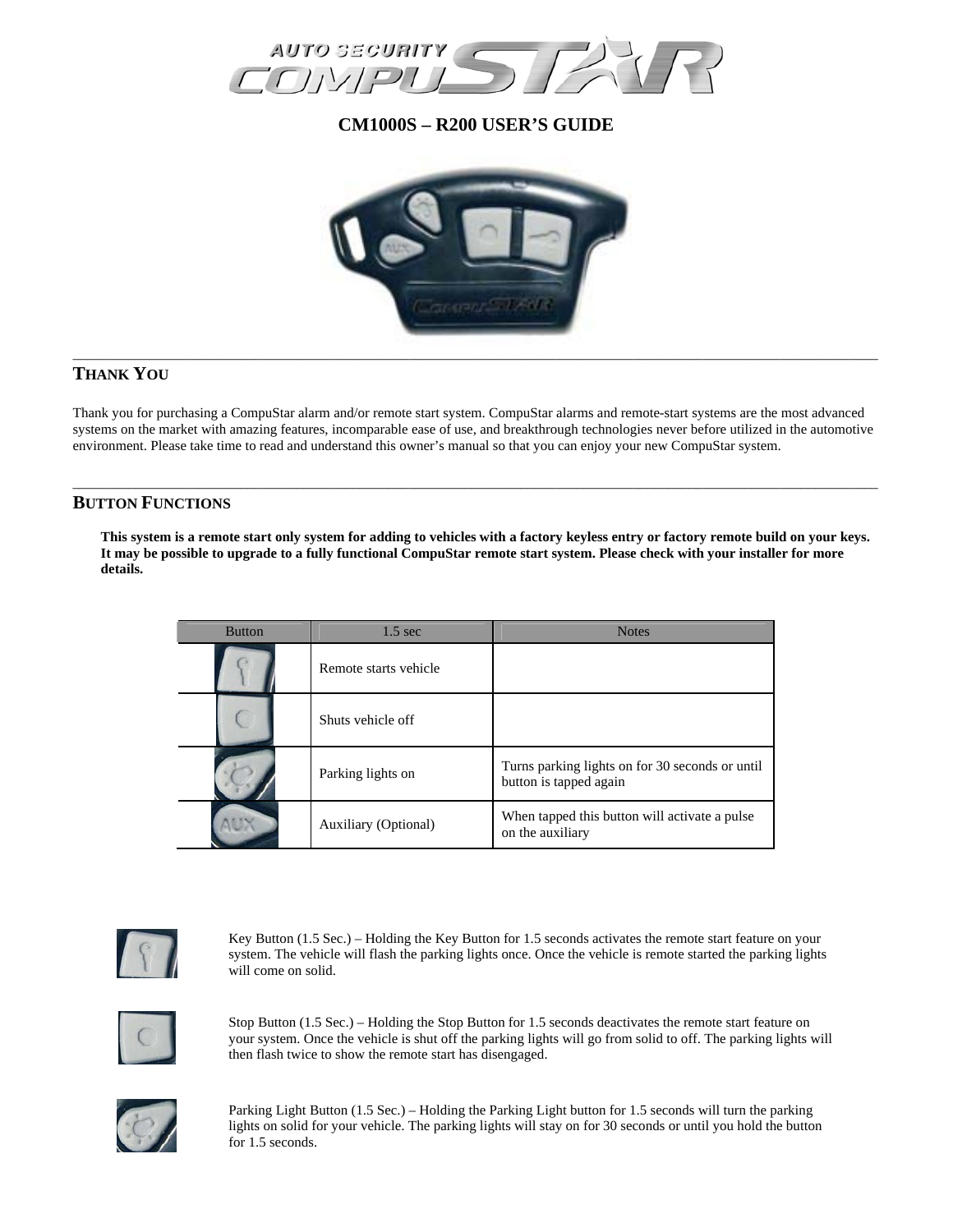

# **VALET MODE**

Valet Mode bypasses the functions of your remote starter. It is used in the event you bring your vehicle in for service, loan your vehicle to someone, or if you have your vehicle parked by valet service. Valet Mode is used as a precaution so there is no accidental activation of the remote start.

\_\_\_\_\_\_\_\_\_\_\_\_\_\_\_\_\_\_\_\_\_\_\_\_\_\_\_\_\_\_\_\_\_\_\_\_\_\_\_\_\_\_\_\_\_\_\_\_\_\_\_\_\_\_\_\_\_\_\_\_\_\_\_\_\_\_\_\_\_\_\_\_\_\_\_\_\_\_\_\_\_\_\_\_\_\_\_\_\_\_\_\_\_\_\_\_\_\_\_\_\_\_\_\_\_\_\_\_\_\_\_\_\_\_\_

To place your system into Valet Mode you must turn the Ignition On and Off for 5 times within 7 seconds with key. When the parking lights flash once, pauses and then flashes twice, your system is now in Valet Mode. Please follow this diagram below:



## **DIAGNOSTIC MESSAGES**

 1. Whenever the system fails to remote start, the vehicle provides you with diagnostic error messages: # of times parking lights flash. The vehicle will first flash the parking lights 3 times followed by the remote start error.

| Number of Parking<br><b>Light Flashes</b> | <b>Remote Start Error</b>                                                          |  |
|-------------------------------------------|------------------------------------------------------------------------------------|--|
|                                           | Motor running                                                                      |  |
| 2                                         | Key in ignition on position                                                        |  |
| 3                                         | Door open (manual transmission only)                                               |  |
|                                           | Trunk open                                                                         |  |
| 5                                         | Foot brake on                                                                      |  |
| 6                                         | Hood open                                                                          |  |
|                                           | Reservation off (manual transmission only)                                         |  |
| 8                                         | No tach signal or voltage sensing failure<br>(please see your CompuStar installer) |  |

 2. Depending on the vehicle, it may be possible that the factory remote may not operate while the vehicle is remote started. It is not an error the CompuStar. It is a function of the vehicle disabling factory features while the car is running.

\_\_\_\_\_\_\_\_\_\_\_\_\_\_\_\_\_\_\_\_\_\_\_\_\_\_\_\_\_\_\_\_\_\_\_\_\_\_\_\_\_\_\_\_\_\_\_\_\_\_\_\_\_\_\_\_\_\_\_\_\_\_\_\_\_\_\_\_\_\_\_\_\_\_\_\_\_\_\_\_\_\_\_\_\_\_\_\_\_\_\_\_\_\_\_\_\_\_\_\_\_\_\_\_\_\_\_\_\_\_\_\_\_\_\_

### **MANUAL TRANSMISSION VEHICLES**

To use the remote-start function on a manual transmission vehicle, you must first set Reservation Mode. Reservation mode sets the vehicle up to safely start the next time you use the remote-start. To set Reservation Mode, follow these steps:

- 1. Completely stop the vehicle and put it in NEUTRAL.
- 2. Set the emergency brake and remove your foot from the foot brake.
- 3. A few seconds later you should hear a "click".
- 4. Turn the key off and remove it from the ignition. The vehicle will stay running.
- 5. Exit the vehicle and close the door.
- 6. The vehicle will shut off, the system will arm, and the doors will lock.

Reservation Mode has now been set. The following actions will cancel Reservation Mode; opening the hood, doors, or trunk, turning on the ignition, releasing the emergency brake, turning on the ignition, or triggering the alarm. If reservation mode is cancelled, you will need to get in the vehicle and repeat the setup process.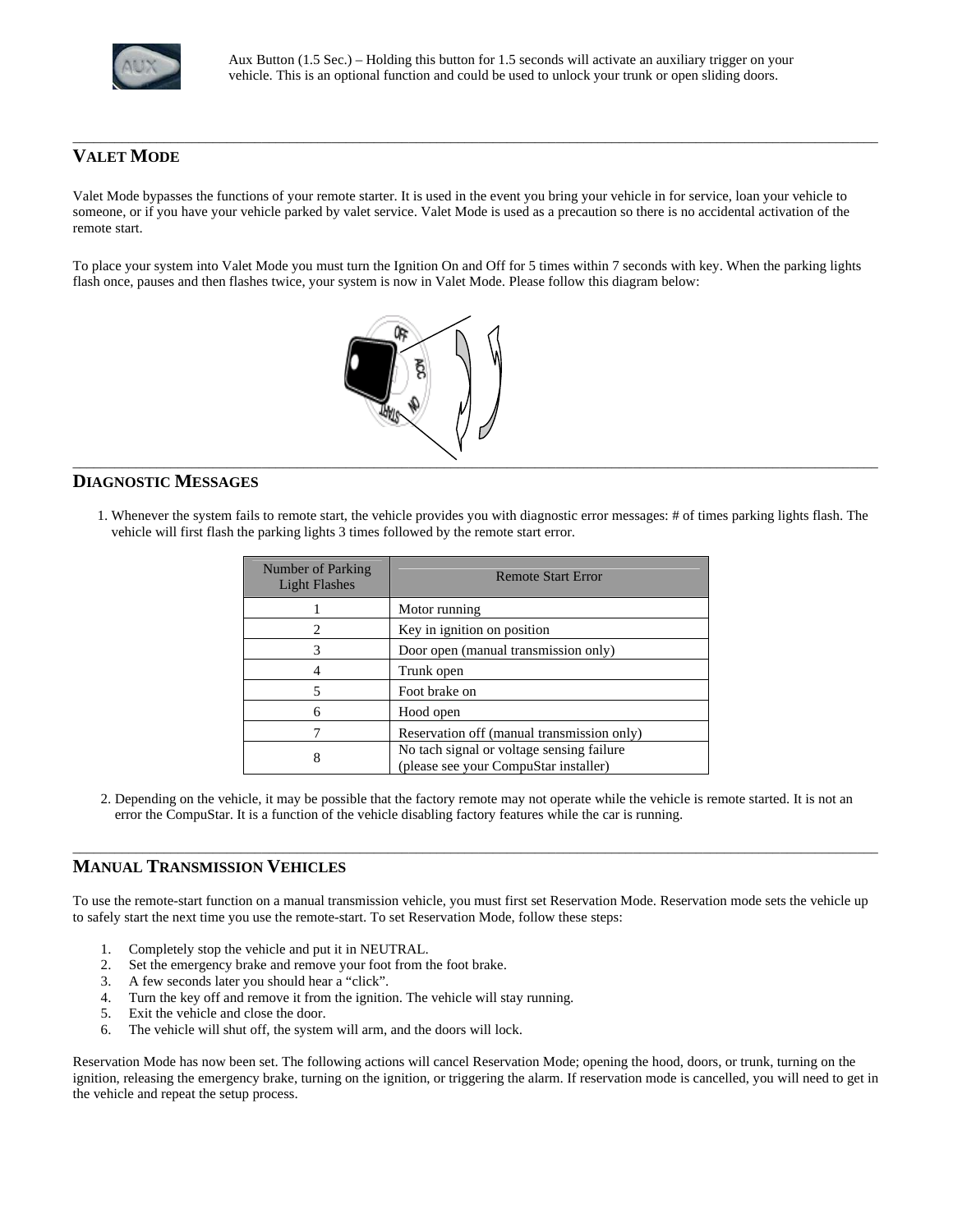# **ADDITIONAL FEATURES**

#### A. Remote Start Runtime

The runtime must be set by your CompuStar dealer. You have the option of having your vehicle run for 15 minutes or 25 minutes, or 25 or 45 minutes if you have a diesel engine.

\_\_\_\_\_\_\_\_\_\_\_\_\_\_\_\_\_\_\_\_\_\_\_\_\_\_\_\_\_\_\_\_\_\_\_\_\_\_\_\_\_\_\_\_\_\_\_\_\_\_\_\_\_\_\_\_\_\_\_\_\_\_\_\_\_\_\_\_\_\_\_\_\_\_\_\_\_\_\_\_\_\_\_\_\_\_\_\_\_\_\_\_\_\_\_\_\_\_\_\_\_\_\_\_\_\_\_\_\_\_\_\_\_\_\_

#### B. Anti Grind

Additional installation may be required for this feature. When you remote start your vehicle and enter you must put the vehicle's key in the ignition and turn it forward. When you turn the key forward there is a chance of overturning the starter. With anti-grind installed then you cannot over grind your starter on your vehicle.

#### C. Upgradeability

The CM1000S is a stand alone remote start system. The functionality of this system is very basic and lacks a few features of a standard remote start on our upgradeable series. However it is possible to upgrade to one of many remotes in the CompuStar line. You can only upgrade to the remotes in the CompuStar line and not the Pro Series. Please check with your authorized CompuStar dealer for more details.

\_\_\_\_\_\_\_\_\_\_\_\_\_\_\_\_\_\_\_\_\_\_\_\_\_\_\_\_\_\_\_\_\_\_\_\_\_\_\_\_\_\_\_\_\_\_\_\_\_\_\_\_\_\_\_\_\_\_\_\_\_\_\_\_\_\_\_\_\_\_\_\_\_\_\_\_\_\_\_\_\_\_\_\_\_\_\_\_\_\_\_\_\_\_\_\_\_\_\_\_\_\_\_\_\_\_\_\_\_\_\_\_\_\_\_

## **SAFETY INFORMATION**

Please take these safety precautions under the following conditions:

#### **1. Servicing the vehicle**

 When servicing (i.e. changing the oil, washing your car) your vehicle, the CompuStar system should be placed in Valet Mode. There is a safety shutdown switch under the hood that deactivates the remote starter function if the hood is open. However, if the switch has been damaged or has been installed improperly, the vehicle may start when the Circle button is held down for 2.5 seconds even if the hood is open.

#### **2. Loaning your vehicle to others**

 Whenever you loan your vehicle to an individual who is not familiar with the CompuStar system, please put the vehicle in Valet Mode. This will prevent the vehicle loaner from accidentally activating the CompuStar auto-security system.

#### **3. For manual transmission vehicles**

 If the CompuStar 2WSH-LED is installed in a manual transmission vehicle, extra precautions should be taken as the system does not monitor the gear placement.

### **Important!**

Under normal circumstances, Reservation Mode is cancelled when a door or rear hatch opens. Please verify that the opening of any door or rear hatch cancels Reservation Mode. If any of the doors or rear hatch are not monitored by the CompuStar due to improper installation or a faulty door or dome light switch, do not use the ComupStar and take your vehicle to the dealer immediately for repair. Do not set Reservation Mode when the window(s) are open or if there is anyone inside of the vehicle including animals.